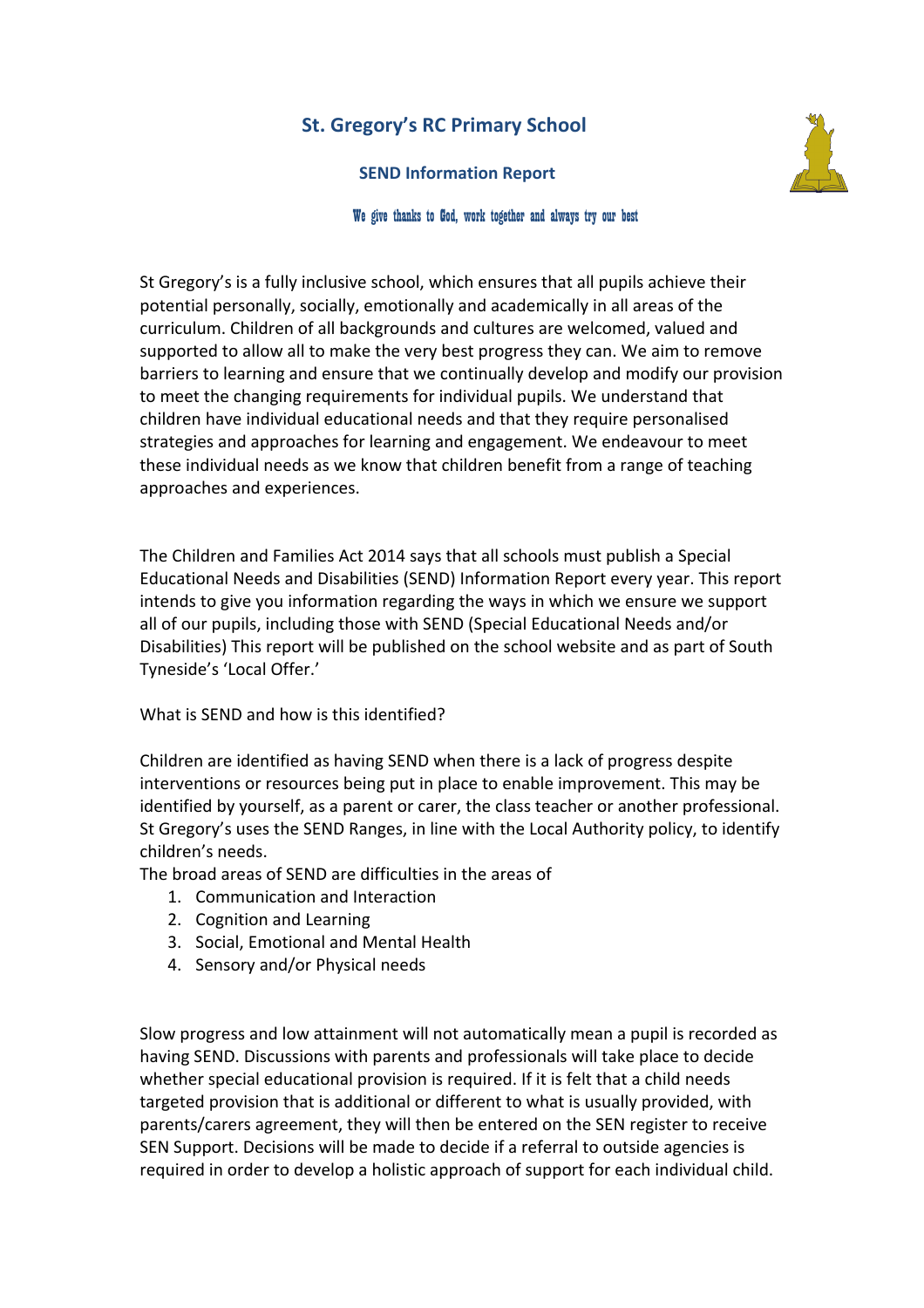Parents are informed of any outside agency intervention. Throughout the process you and your child's opinions will play a crucial part in addressing specific needs. The level of support your child receives may change throughout their time in school as interventions will be continually monitored and reviewed; progress will be tracked using our assessment process.

Consulting and involving pupils and parents

We will have an early discussion with the pupil and their parents when identifying whether they need special educational provision. These conversations will make sure that:

- 1. Everyone develops a good understanding of the pupil's areas if strength and difficulty
- 2. We take into account the parents' concerns
- 3. Everyone understands the agreed outcomes sought for the child
- 4. Everyone is clear on what the next steps are

We will formally notify parents when it is decided that a pupil will receive SEN support. There are regular opportunities for parents to discuss the progress of their child throughout the academic year.

Who do I contact about my child's special educational need? Your first point of contact at St Gregory's Primary School is your child's class teacher. The Special Educational Needs Co-ordinator (SENDco) is responsible for managing and co-ordinating the support for children with special educational needs, including those who have Educational Health Care Plans (EHC) They also provide professional guidance to school staff and work closely with parents/carers and other services and professionals that provide for children in the school. The Key contacts at our school are:

| Headteacher               | Mrs A Dunne     |
|---------------------------|-----------------|
| Deputy Headteacher        | Mrs S Blackwood |
| <b>SENDCO</b>             | Mrs S Blackwood |
| <b>Chair of Governors</b> | Mr M Puech      |
| <b>SEND Governor</b>      | Mrs E Little    |

Contact details:

St Gregory's RC VA Primary School, Harton House Road East, South Shields, Tyne and Wear, NE34 6DZ 0191 4552909 office@st-gregorys.co.uk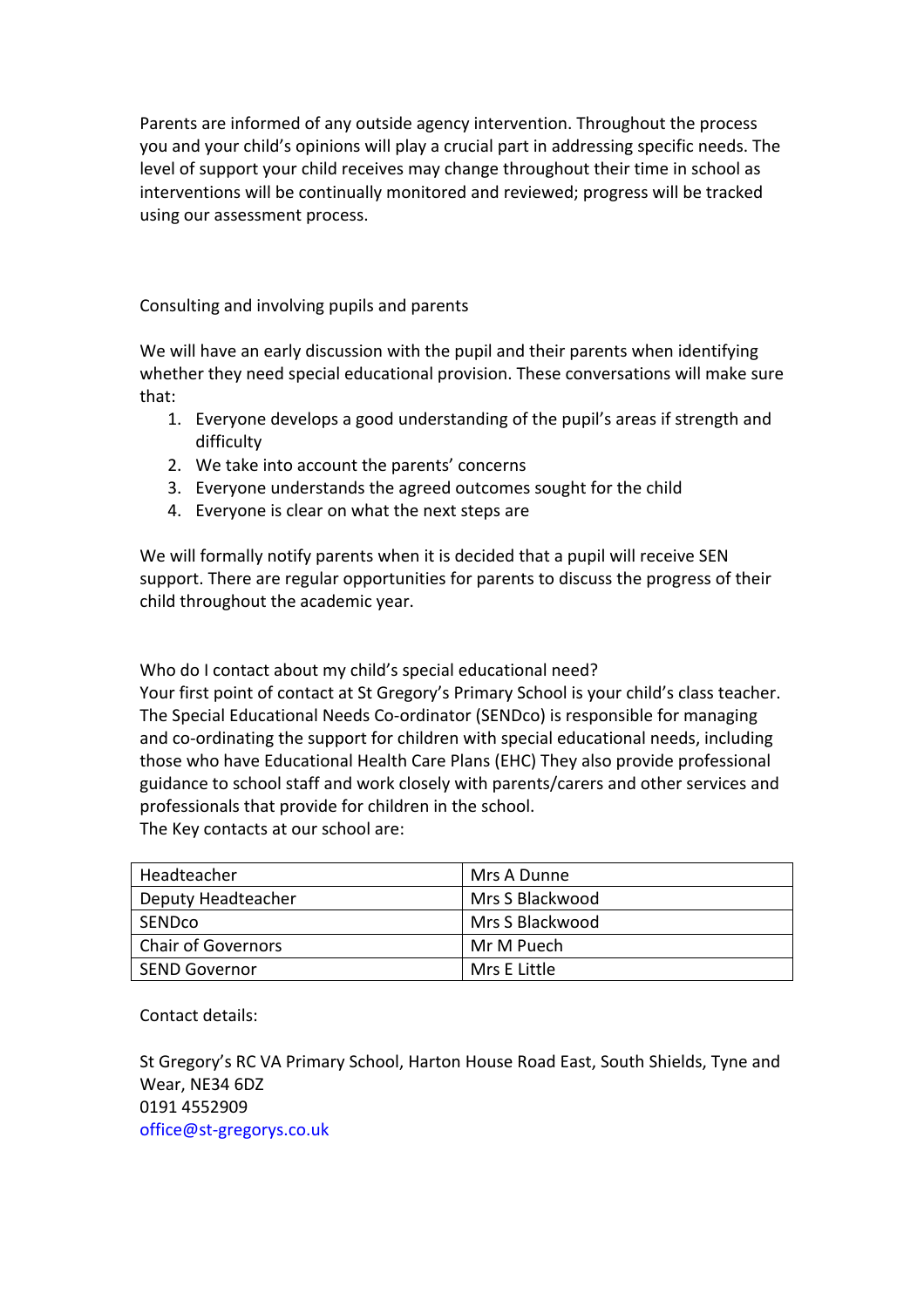How do we support children at St Gregory's identified as needing SEN support?

For all children identified as needing SEN support we work in partnership with parents and carers as we recognise and value the expert role in which families play in their child's lives and educational development and we have a qualified SENCO, who is part of the Senior Leadership Team, leading SEN Support provision, providing advice and guidance to staff.

## Children with an FHCP

In addition to the above, we also offer further support for those children who have a higher level of additional need or an Education, Health Care Plan (EHCP.) School, parents/carers or other professionals in health and social care can apply for an EHCP when a child has not made expected progress through the graduated approach of SEN support. It is a legal document that identifies educational, health and social needs and outlines the additional provision and support required to meet those needs. 

This support includes:

- 1. Provision specified in the EHCP
- 2. Detailed planning leading to specific targeted interventions outlined for the Local Authority through a detailed Provision Map
- 3. Close monitoring of progress against the targets
- 4. Multi-agency planning and assessment of targets at interim reviews.
- 5. Bi-annual Reviews (Under 5s) and Annual Reviews with recommendations submitted to the Local Authority.

School entitlement offer to pupils with

Teachers are responsible and accountable for the progress and development of all the pupils in their class. High quality teaching is our first step in responding to pupils who have SEN. This will be differentiated for individual pupils. We may offer the following range or provision to support children with SEND.

| School entitlement offer to pupils with additional needs |                                                                                                                 |
|----------------------------------------------------------|-----------------------------------------------------------------------------------------------------------------|
| Type of SEN for which                                    | Type of support                                                                                                 |
| provision is made at the                                 |                                                                                                                 |
| school                                                   |                                                                                                                 |
| Communication and                                        | Use of child friendly intervention plans which                                                                  |
| <b>Interaction Needs:</b>                                | identify the barriers to learning, involving pupils,                                                            |
| e.g.                                                     | parents/carers and staff in the formulation,                                                                    |
| <b>Autistic Spectrum</b><br>٠                            | review and implementation of these documents                                                                    |
| Disorders (ASD)                                          | Differentiated curriculum and resources<br>$\bullet$                                                            |
| Speech, Language<br>$\bullet$                            | Visual timetables<br>٠                                                                                          |
| and Communication<br>Needs (SLCN)                        | Small group targeted intervention programmes<br>$\bullet$<br>are delivered to improve social skills and enhance |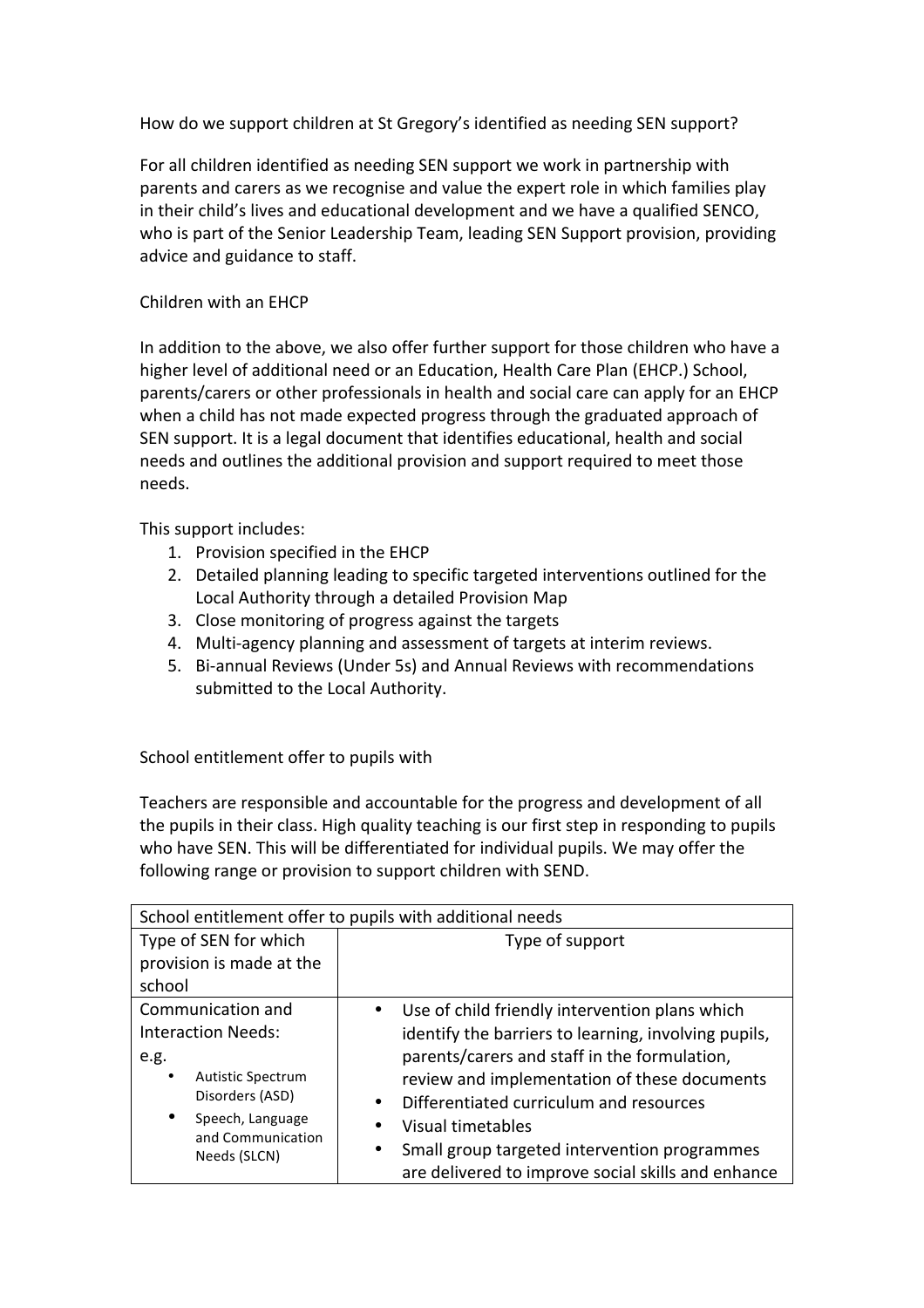|                                                          | self esteem                                                                                          |
|----------------------------------------------------------|------------------------------------------------------------------------------------------------------|
|                                                          | Quiet rooms/areas of low distraction                                                                 |
|                                                          | Support and advice is sought from outside                                                            |
|                                                          | agencies to ensure any barriers to success are                                                       |
|                                                          | fully identified and responded to                                                                    |
|                                                          | Planning, assessment and review<br>٠                                                                 |
|                                                          | Access to teaching and learning for pupils with<br>٠                                                 |
|                                                          | SEND is monitored through the schools self                                                           |
|                                                          | evaluation process                                                                                   |
|                                                          | Support staff are placed where needed<br>٠                                                           |
|                                                          | throughout the school to ensure pupil progress,                                                      |
|                                                          | independence and value for money                                                                     |
|                                                          | SENDco provides advice and guidance to all staff<br>٠                                                |
|                                                          | and liaises with relevant agencies to ensure any                                                     |
|                                                          | barriers to success are fully identified and                                                         |
|                                                          | responded to                                                                                         |
|                                                          | All staff will continue to receive on going training                                                 |
|                                                          | in relation to meeting pupils' needs within the                                                      |
|                                                          | classroom                                                                                            |
|                                                          | Teaching resources are routinely evaluated to                                                        |
|                                                          | ensure they are accessible to all pupils                                                             |
|                                                          | Support is offered to families and they are<br>$\bullet$                                             |
|                                                          | signposted to services/organisations which may                                                       |
|                                                          | offer support/advice where appropriate, via the                                                      |
|                                                          | <b>SEND Information Report.</b>                                                                      |
| <b>Cognition and Learning</b>                            | Use of child friendly intervention plans which<br>$\bullet$                                          |
| Needs:                                                   | identify the barriers to learning, involving pupils,                                                 |
| This includes children and                               | parents/carers and staff in the formulation,                                                         |
| young people with Moderate                               | review and implementation of these documents<br>All staff will continue to receive on going training |
| Learning Difficulties (MLD),                             | in relation to meeting pupils' needs within the                                                      |
| Severe Learning Difficulties                             | classroom                                                                                            |
| (SLD) and Profound and<br>Multiple Learning Difficulties | Differentiated curriculum and resources<br>٠                                                         |
| (PMLD) This also includes                                | Strategies to support, promote and develop<br>٠                                                      |
| children and young people                                | Literacy and Numeracy skills                                                                         |
| with Specific Learning                                   | Small group targeted intervention programmes                                                         |
| Difficulties (SpLD) such as<br>dyslexia, dyscalculia and | and 1:1 interventions are delivered to improve                                                       |
| dyspraxia                                                | skills in a variety of areas e.g. LEXIA, Reading Plus,                                               |
|                                                          | Times Tables Rockstars, IXL etc.                                                                     |
|                                                          | Use of resources to support children with specific<br>٠                                              |
|                                                          | needs e.g. coloured overlays. Use of support                                                         |
|                                                          | materials to enhance learning e.g. Numicon, Base                                                     |
|                                                          | ten etc.                                                                                             |
|                                                          | ICT is used effectively to reduce barriers to                                                        |
|                                                          |                                                                                                      |
|                                                          | learning where possible                                                                              |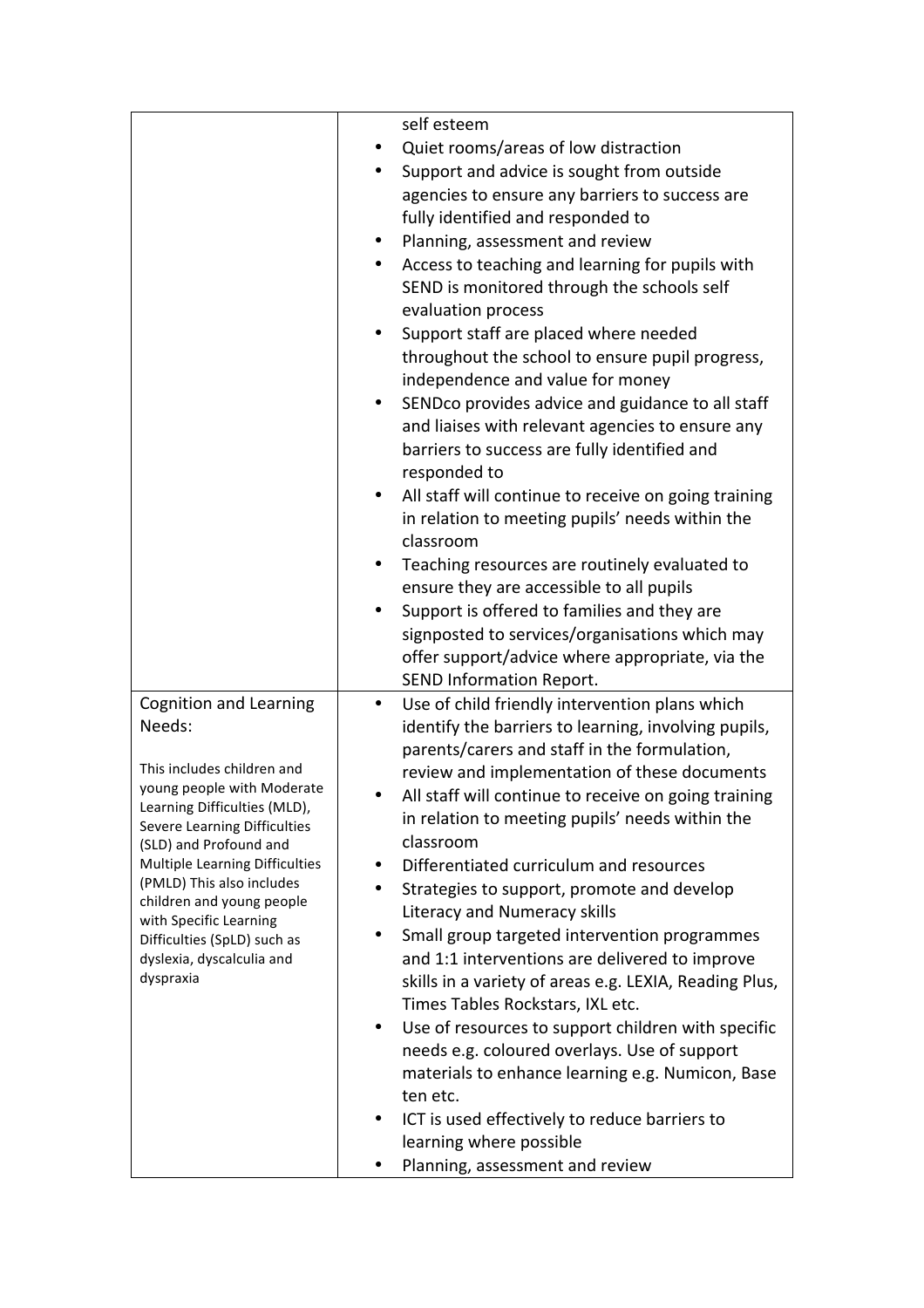| Behavioural, Social,                                   | The School's Christian ethos values all pupils<br>$\bullet$    |
|--------------------------------------------------------|----------------------------------------------------------------|
| <b>Emotional and Mental</b>                            | Behaviour management systems in school are                     |
| Health difficulties:                                   | based upon encouraging pupils to make positive                 |
|                                                        | decisions about behavioural choices                            |
| Social, Emotional and Mental                           | Risk assessments are used and action is taken to               |
| health difficulties may                                | increase the safety and inclusion of all pupils in all         |
| manifest themselves in many<br>ways including becoming | activities                                                     |
| withdrawn or isolated, as well                         | The school provides effective pastoral care for all<br>٠       |
| as displaying challenging,                             | pupils                                                         |
| disruptive and disturbing                              | Support staff are placed where needed                          |
| behaviour. Other people and<br>young children may have | throughout the school to ensure pupil progress                 |
| disorders such as Attention                            | independence and value for money                               |
| Deficit Disorder, Attention                            | Support and advice is sought from outside<br>٠                 |
| Deficit Hyperactivity Disorder                         | agencies to ensure any barriers to success are                 |
| or Attachment Disorder                                 | fully identified and responded to                              |
|                                                        | Our PSHE/RSE curriculum supports this area<br>$\bullet$        |
|                                                        | Access to self regulation equipment and resources<br>$\bullet$ |
|                                                        | We have a KIDSAFE trained tutor in school to<br>$\bullet$      |
|                                                        | support particular classes with a range of SEMH                |
|                                                        | and safeguarding/keeping ourselves safe                        |
|                                                        | strategies                                                     |
|                                                        | Small group targeted programmes are delivered<br>$\bullet$     |
|                                                        | to pupils to improve social skills and emotional               |
|                                                        | resilience such as Circle of Friends.                          |
|                                                        | Good links with local services e.g. CYPS, Emotional            |
|                                                        | Resilience Team and the Healthy Minds Team.                    |
|                                                        | Support is offered to families and they are                    |
|                                                        | signposted to services/organisations which may                 |
|                                                        | offer support/advice where appropriate, via the                |
|                                                        | <b>SEND Information Report</b>                                 |
| Sensory and Physical                                   | Advice and guidance from the Local Authorities                 |
| Needs:                                                 | Sensory Impaired Service is sought and acted                   |
|                                                        | upon to ensure barriers to success are reduced or              |
| This includes children                                 | removed                                                        |
| and young people with                                  | ICT is used to increase access to the curriculum               |
| Visual Impairment (VI),                                | Provision to support access to the curriculum and              |
| Hearing Impairment (HI),                               | to develop independent learning                                |
| Multi Sensory                                          | Support staff are placed where needed                          |
| Impairment (MSI) and                                   | throughout the school to ensure pupil progress,                |
| Physical Disability (PD)                               | independence and value for money                               |
|                                                        | Advice and guidance is sought and acted upon to<br>٠           |
|                                                        | respond to pupils who have significant medical                 |
|                                                        | needs                                                          |
|                                                        | Access to Medical Interventions and                            |
|                                                        | strategies/programmes to support e.g.                          |
|                                                        | Occupational Therapies/physiotherapies via a                   |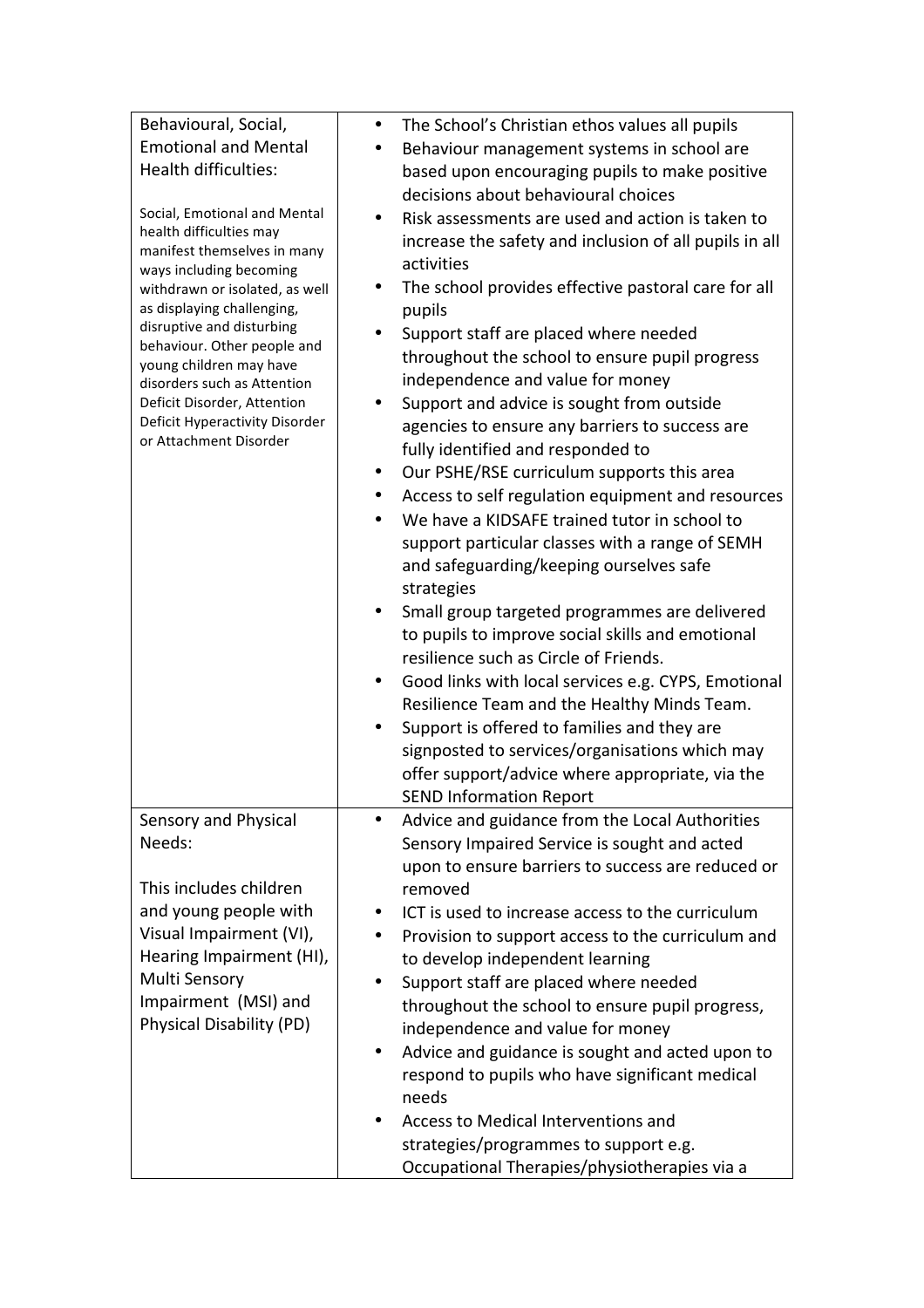| referral through the School nurse                                                                   |
|-----------------------------------------------------------------------------------------------------|
| Support with personal care if and when needed                                                       |
| Staff training to understand the impact of a                                                        |
| sensory need upon Teaching and Learning                                                             |
| We provide support and practical aids where                                                         |
| appropriate to ensure pupils can access the                                                         |
| curriculum and develop independent learning                                                         |
| Physical resources and aids are used, where                                                         |
| necessary or where advised from specialists e.g.                                                    |
| pencil grips, wobble cushions, foot stools adapted                                                  |
| cutlery.                                                                                            |
| Where appropriate we encourage alternative                                                          |
| ways of recording ideas/writing/investigations                                                      |
| (Ipad, audio recordings).                                                                           |
| We make every effort to be as accessible as                                                         |
| possible e.g. disability toilet facilities and the main                                             |
| entrance to the school is accessible for wheelchair                                                 |
| access                                                                                              |
| Staff Continuous Professional Development in this                                                   |
| specialist area is sought to ensure staff                                                           |
| understand the impact of sensory and physical                                                       |
| needs on teaching and learning. e.g. from health                                                    |
| professionals                                                                                       |
| Staff understand and apply the Administration of<br>Medicine Policy with trained First Aid staff in |
| place during breaks, lunchtime and residentials.                                                    |
| The SENDco completes any necessary training and                                                     |
| attends relevant meetings in order to offer advice                                                  |
| and guidance to staff about the needs of pupils.                                                    |
| Staff provide for pupils, with sensory overload,                                                    |
| through careful classroom organisation and                                                          |
| targeted planned activities.                                                                        |
| School works in close partnership with families,                                                    |
| offering support, signposting to services and                                                       |
| organisations which may offer further support                                                       |
| where appropriate via the Local Offer.                                                              |
|                                                                                                     |

Family learning opportunities, additional homework or ideas for supporting at home and boosters or clubs may be offered to children through discussions with parents/carers.

## Expertise and training of staff

Our SENDco has completed the NASENCO qualification and has a number of years experience in this role. The SENDco attends regular local authority network meetings to update and revise developments in special Needs Education and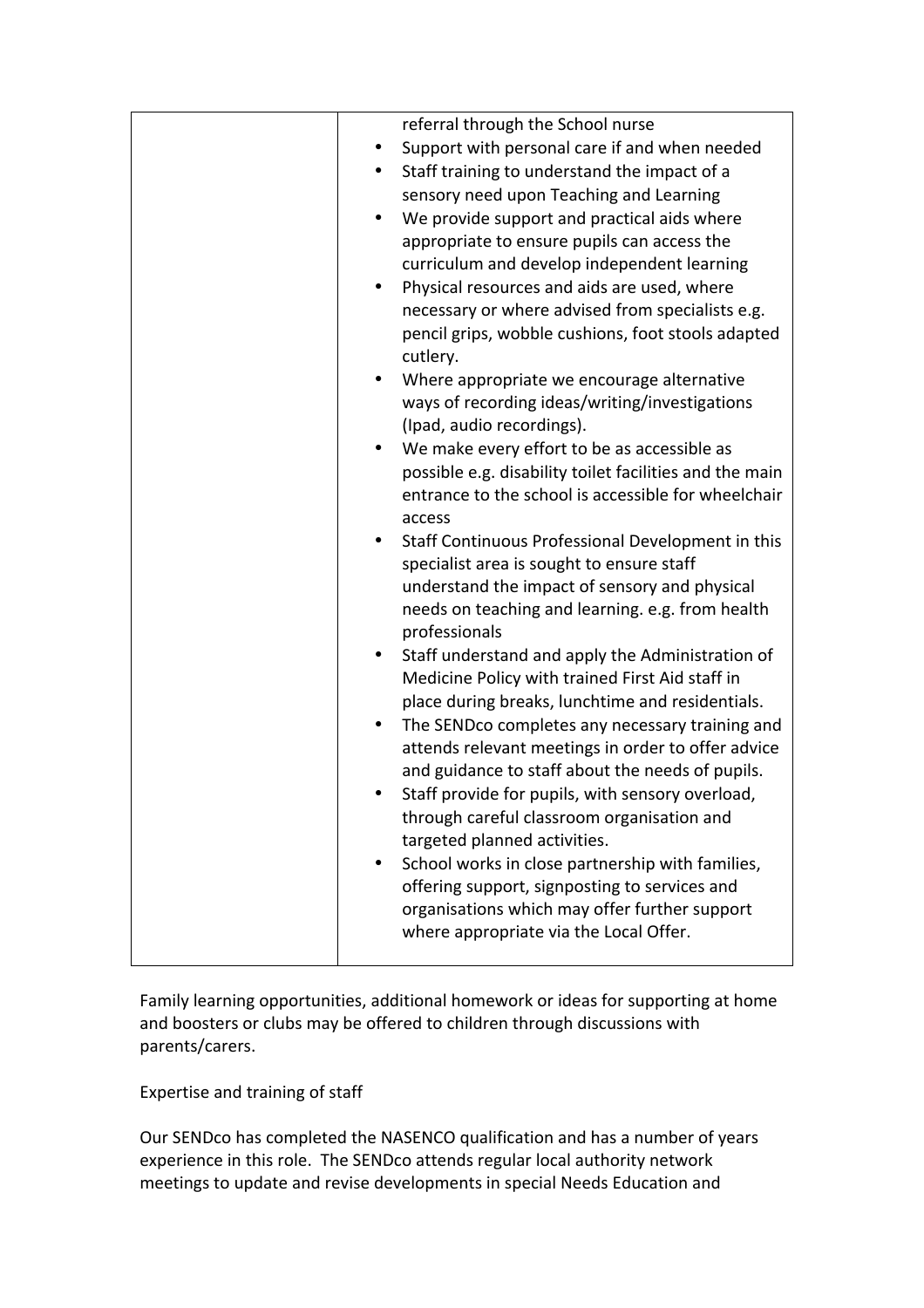Inclusion. The SENDco is allocated an afternoon a week to manage SEND provision. St Gregory's provides on going Continuous Professional Development for teachers and teaching assistants via external providers and in-school training.

Assessing and reviewing pupils' progress towards outcomes and evaluating the effectiveness of SEND provision

We will follow the graduated approach and the four-part cycle of assess, plan, do and review. The class teacher will work with the SENDco to carry out a clear analysis of the pupil's needs. This will draw on:

- 1. The teacher's assessment and experience of the pupil
- 2. Their previous progress and attainment or behaviour
- 3. Other teachers' assessments, where relevant
- 4. The individual's development in comparison to their peers and national data
- 5. The views and experiences of parents
- 6. The pupil's own views
- 7. Advice from external support services, if relevant

All teachers and support staff who work with the pupil will be made aware of their needs, the outcomes sought, the support provided, and any teaching strategies or approaches that are required. We will regularly review the effectiveness of the support and interventions and their impact on the pupil's progress and regularly evaluate our teaching resources to ensure they are accessible to all SEND children including ICT devices and software to promote access to the curriculum. Monitoring of teaching and learning of children with SEND will be carried out on a termly basis by the SENDco and SLT. The SENDco will look at the monitoring information on a termly basis and make adjustments to the provision for the individuals or groups of children, if appropriate. Inviting other professionals to share their expertise and assess or support children within school, develops opportunities for school staff to be advised and challenged on the provision we offer to children. Individual Education Plans (IEP) will be reviewed termly. The SENDco will take the lead in the review process. Parents and carers will be invited to contribute and will be consulted about any further action.

Supporting pupils moving between phases and preparing for adulthood

Reception staff or the SENDco will meet with staff from partner nursery schools prior to pupils starting school. Concerns about particular needs will be brought to the attention of the SENDco after this meeting. Where necessary the SENDco will arrange a further meeting and implement a transition plan between settings and with parents. Class teachers of children joining from other schools will receive information from the previous school; if there is an SEND issue the SENDco will telephone further to discuss the child's needs. Children transferring from St Gregory's to new schools will have details of their particular needs and additional provision passed on.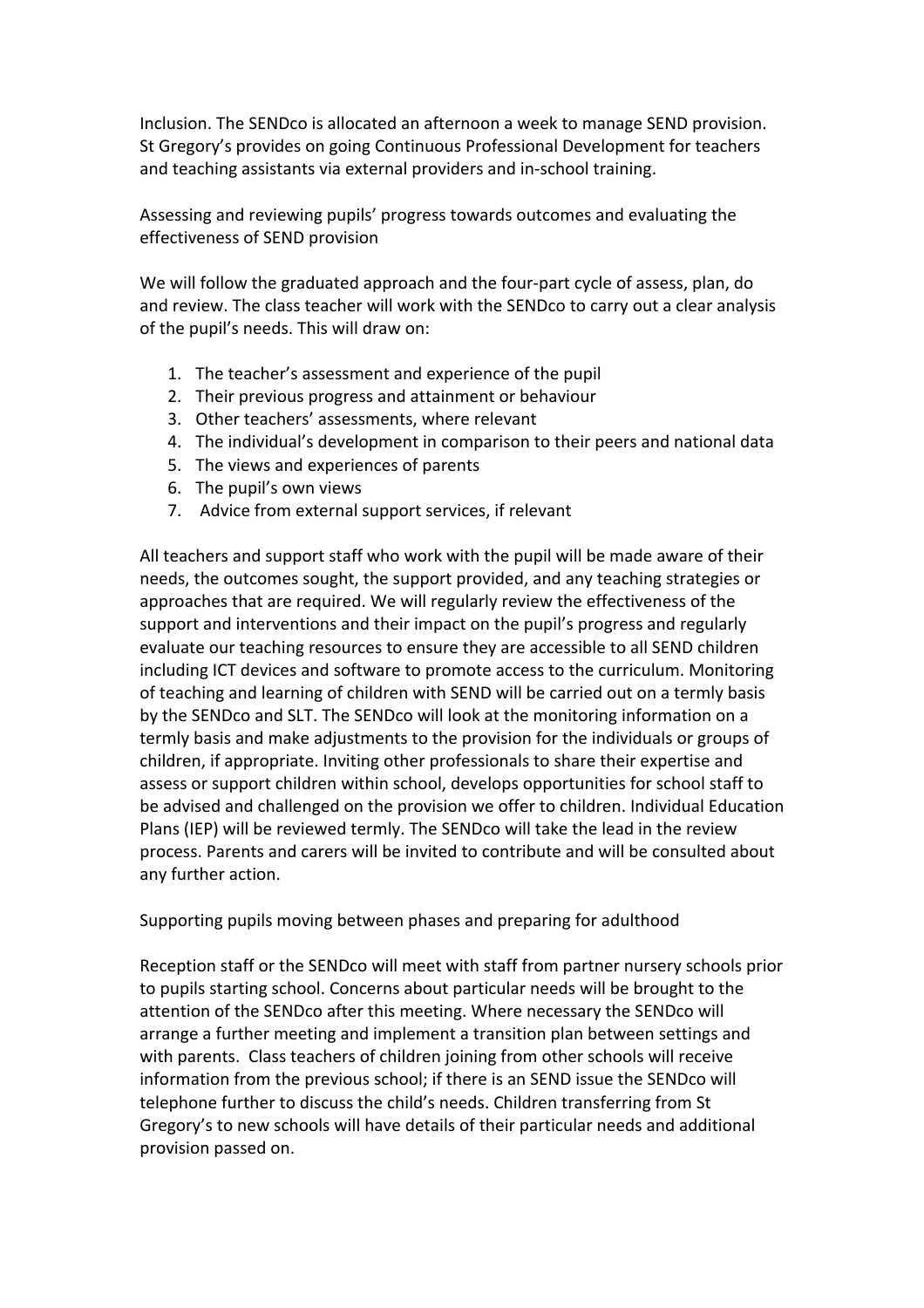We will liaise closely with secondary schools to ensure information is clearly communicated and recommendations are heard to offer a smooth transition from Key Stage 2 to Key Stage 3.

Enabling pupils with SEND to engage in activities available to those

All of our extra curricular activities and school visits are available to all of our pupils, including our before and after school clubs. All pupils are encouraged to go on our residential trips. All pupils are encouraged to take part in sports day and school plays. Through careful planning and reasonable adjustments, pupils with SEND engage in the activities of the school together with those who do not have SEND, and are encouraged to participate fully in the life of the school and in any wider community activity. We work with parents and pupils to listen to their views, feelings and wishes to ensure pupils with SEND have equal opportunities.

Support for improving emotional and social development

We provide support for pupils to improve their emotional and social development in the following ways:

- Social skills groups
- Schools mentors
- Counsellors
- E safety training
- KIDSAFE sessions
- PSHE/RSE sessions
- Family groups
- Mindfulness
- Playground buddies
- Circle of friends
- Zones of Regulation
- Links with the Healthy Minds team, Emotional resilience team, Educational Psychologists and other professionals
- Pupils with SEN are encouraged to be part of the school council

Working with other agencies

St Gregory's will seek support and advice from a range of outside agencies including an Educational Psychologist, Children and young People's Service (CYPS), Speech and Language, Health Services etc. to ensure each child's needs are fully identified and understood. 

Complaints about SEND provision